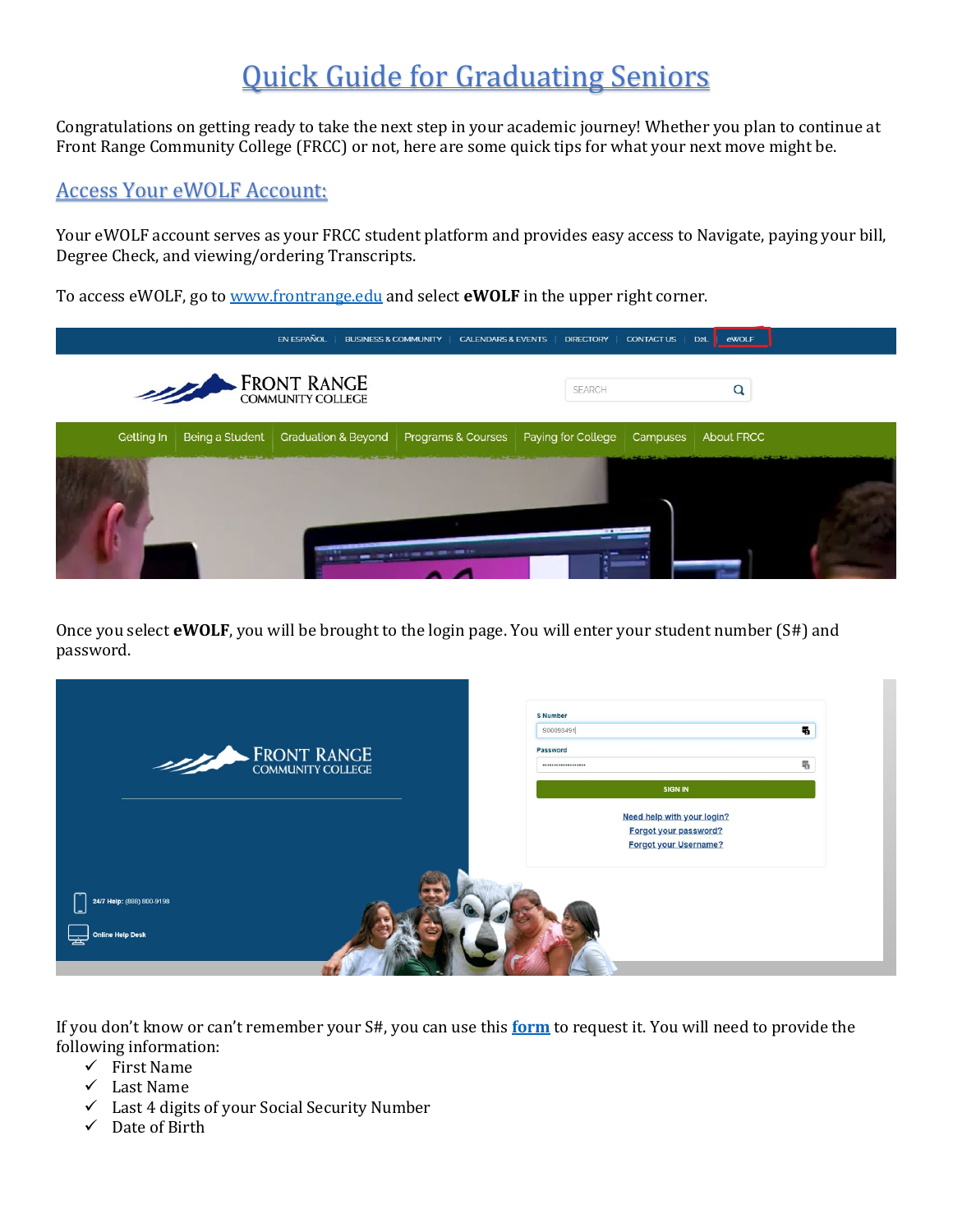# Review your FRCC Credits:

To see the credits you've taken with Front Range, and how they apply to your academic pathway, the easiest resource is **Degree Check**, which can be accessed from the **eWOLF dashboard**.



Once you've accessed **Degree Check**, you'll be able to view your Degree Process (credits completed). If you have declared a degree (e.g., Associate of General Studies), **Degree Check** provides a "roadmap" for the credits you have completed and those you still need to complete.

|                                                                                                                    |                                                                                                                                |                                                                                                                                                                                                                                |                             | <b>ERONT RANGE</b><br>COMMUNITY COLLEGE                                                                                                                                           |                                                                                                                                                                                                                                |                                                                       |
|--------------------------------------------------------------------------------------------------------------------|--------------------------------------------------------------------------------------------------------------------------------|--------------------------------------------------------------------------------------------------------------------------------------------------------------------------------------------------------------------------------|-----------------------------|-----------------------------------------------------------------------------------------------------------------------------------------------------------------------------------|--------------------------------------------------------------------------------------------------------------------------------------------------------------------------------------------------------------------------------|-----------------------------------------------------------------------|
| Help                                                                                                               |                                                                                                                                | <b>FAQ Quick Reference</b>                                                                                                                                                                                                     |                             | <b>Advisor Contact</b>                                                                                                                                                            | Print                                                                                                                                                                                                                          | Log Out                                                               |
| Name<br>S00093491 Wolf, Larimer C<br>AGS<br>Plans GPA Calc<br>Worksheets > Format:<br>$\mathbf{v}$<br>Student View | Program Type Program<br>Associate of General Stu   12/23/2021<br>View Save as PDF Class History                                | Last Audit                                                                                                                                                                                                                     |                             |                                                                                                                                                                                   |                                                                                                                                                                                                                                |                                                                       |
|                                                                                                                    |                                                                                                                                |                                                                                                                                                                                                                                |                             | <b>Front Range Community College</b>                                                                                                                                              |                                                                                                                                                                                                                                |                                                                       |
| Student View AD115m9u as of 12/23/2021 at 04:20                                                                    |                                                                                                                                |                                                                                                                                                                                                                                |                             |                                                                                                                                                                                   |                                                                                                                                                                                                                                |                                                                       |
| Student                                                                                                            | Wolf, Larimer C                                                                                                                |                                                                                                                                                                                                                                |                             | Level                                                                                                                                                                             | Undergraduate                                                                                                                                                                                                                  |                                                                       |
| ID                                                                                                                 | \$00093491                                                                                                                     |                                                                                                                                                                                                                                |                             | Program                                                                                                                                                                           | Associate of General Studies (AGS)                                                                                                                                                                                             |                                                                       |
| Overall GPA                                                                                                        | 0.000                                                                                                                          |                                                                                                                                                                                                                                |                             | <b>Transfer Agreement</b>                                                                                                                                                         |                                                                                                                                                                                                                                |                                                                       |
| Advisors                                                                                                           | Keller, Kara<br>Hockart, Nicholas (Nick) P<br>Micho, Annette M<br>Luna, Kaitlin (Kaitlin) R<br>Anderson-Lehman, Samuel (Sam) J |                                                                                                                                                                                                                                |                             | Concentration                                                                                                                                                                     |                                                                                                                                                                                                                                |                                                                       |
| Catalog Year                                                                                                       | 2015-2016                                                                                                                      |                                                                                                                                                                                                                                |                             | <b>Graduation Status</b>                                                                                                                                                          |                                                                                                                                                                                                                                |                                                                       |
| Hold(s)                                                                                                            |                                                                                                                                |                                                                                                                                                                                                                                |                             | <b>Hold Reason</b>                                                                                                                                                                |                                                                                                                                                                                                                                |                                                                       |
| Test Scores                                                                                                        | EXCR<br>EX50                                                                                                                   | Exempt College Comp & Read-CCR<br>Exempt MAT 050                                                                                                                                                                               | 099<br>$1 +$                | 18-JAN-21<br>18-JAN-21                                                                                                                                                            |                                                                                                                                                                                                                                |                                                                       |
|                                                                                                                    |                                                                                                                                | Complete except for classes in-progress<br>Nearly complete - see advisor                                                                                                                                                       |                             |                                                                                                                                                                                   | (T) Transfer Class<br>· Any course number                                                                                                                                                                                      |                                                                       |
|                                                                                                                    | your official degree/certificate completion status, or to obtain a copy of your academic transcript.                           |                                                                                                                                                                                                                                |                             |                                                                                                                                                                                   | You are encouraged to use this degree audit report as a guide when planning your progress toward completion of the above requirements. Your academic advisor or the Registrar's Office may be contacted for assistance in inte |                                                                       |
|                                                                                                                    | Credits                                                                                                                        |                                                                                                                                                                                                                                |                             | <b>Degree Progress</b>                                                                                                                                                            |                                                                                                                                                                                                                                |                                                                       |
|                                                                                                                    | ASSOCIATE OF GENERAL STUDIES DEGREE                                                                                            |                                                                                                                                                                                                                                |                             |                                                                                                                                                                                   |                                                                                                                                                                                                                                | Catalog Year: 2015-2016<br>Credits Required: 60<br>Credits Applied: 0 |
| Complete<br>Not Complete<br><b>Disclaimer</b>                                                                      |                                                                                                                                |                                                                                                                                                                                                                                |                             | 60 credits needed. Credits applied may not necessarily complete specific course requirements. Please be sure to review section nequirements to see what courses are still needed. |                                                                                                                                                                                                                                |                                                                       |
| Unmet conditions for this set of requirements:                                                                     |                                                                                                                                |                                                                                                                                                                                                                                | Minimum Credits unsatisfied |                                                                                                                                                                                   | A minimum of 15 Credits must be taken at FRCC to noone this degree. A minimum of 15 credits must be courses approved as part of the CO Guaranteed Transfer Program (gIPATHWAYS). These 15 credits can come from any category w |                                                                       |
|                                                                                                                    |                                                                                                                                |                                                                                                                                                                                                                                |                             |                                                                                                                                                                                   |                                                                                                                                                                                                                                |                                                                       |
| GPA Requirement not Met                                                                                            | ASSOCIATE OF GENERAL STUDIES REQUIREMENT SECTIONS:                                                                             |                                                                                                                                                                                                                                |                             | Still Needed: Ninimum 2.0 Cumulative GPA required to graduate.                                                                                                                    |                                                                                                                                                                                                                                |                                                                       |
| The AGS degree is NOT designed for guaranteed transfer.                                                            |                                                                                                                                |                                                                                                                                                                                                                                |                             |                                                                                                                                                                                   |                                                                                                                                                                                                                                |                                                                       |
| Communication                                                                                                      |                                                                                                                                |                                                                                                                                                                                                                                |                             | SUI Needed: See AGS-COMMUNICATION REQUIREMENT section                                                                                                                             |                                                                                                                                                                                                                                |                                                                       |
| Social & Behavioral Sciences                                                                                       |                                                                                                                                |                                                                                                                                                                                                                                |                             | SUI Needed: See AGS-SOCIAL & BEHAVIORAL SCIENCES section                                                                                                                          |                                                                                                                                                                                                                                |                                                                       |
| Arts & Humanities                                                                                                  |                                                                                                                                |                                                                                                                                                                                                                                |                             | SIR Needed: See AGS-ARTS & HUMANITIES REQUIREMENT section                                                                                                                         |                                                                                                                                                                                                                                |                                                                       |
| Physical & Life Sciences                                                                                           |                                                                                                                                |                                                                                                                                                                                                                                |                             | SUB Needed: See AGS-NATURAL & PHYSICAL SCIENCES REQUIREMENT section                                                                                                               |                                                                                                                                                                                                                                |                                                                       |
| Mathematics                                                                                                        |                                                                                                                                |                                                                                                                                                                                                                                |                             | SIR Needed: See AGS-MATHEMATICS REQUIREMENT section                                                                                                                               |                                                                                                                                                                                                                                |                                                                       |
| <b>D</b> General Education Electives                                                                               |                                                                                                                                |                                                                                                                                                                                                                                |                             | SIR Needed: See AGS-GENERAL EDUCATION ELECTIVES section                                                                                                                           |                                                                                                                                                                                                                                |                                                                       |
| Other Electives                                                                                                    |                                                                                                                                |                                                                                                                                                                                                                                |                             | SUI Needed: See AGS-OTHER ELECTIVES section                                                                                                                                       |                                                                                                                                                                                                                                |                                                                       |
|                                                                                                                    | ASSOCIATE OF GENERAL STUDIES - MIN 15 CR GT                                                                                    |                                                                                                                                                                                                                                |                             |                                                                                                                                                                                   |                                                                                                                                                                                                                                | Catalog Year: 2015-2016 Credits Required: 15                          |
|                                                                                                                    | Unmet conditions for this set of requirements: 15 Credits needed                                                               |                                                                                                                                                                                                                                |                             |                                                                                                                                                                                   |                                                                                                                                                                                                                                |                                                                       |
|                                                                                                                    | ASSOCIATE OF GENERAL STUDIES GT REQUIREMENT:                                                                                   |                                                                                                                                                                                                                                |                             | Still Needed: A minimum of 15 credits must be courses approved as part of the CO Guaranteed Transfer Program (ofPathways).                                                        |                                                                                                                                                                                                                                |                                                                       |
|                                                                                                                    |                                                                                                                                | At least 15 credits applied lowerd this degree must be courses approved as part of the Colorado Guaranteed Transfer: Program (gENTHWAYS), AGS degree. This section indicates your giPathways coursework that applies to this r |                             |                                                                                                                                                                                   |                                                                                                                                                                                                                                |                                                                       |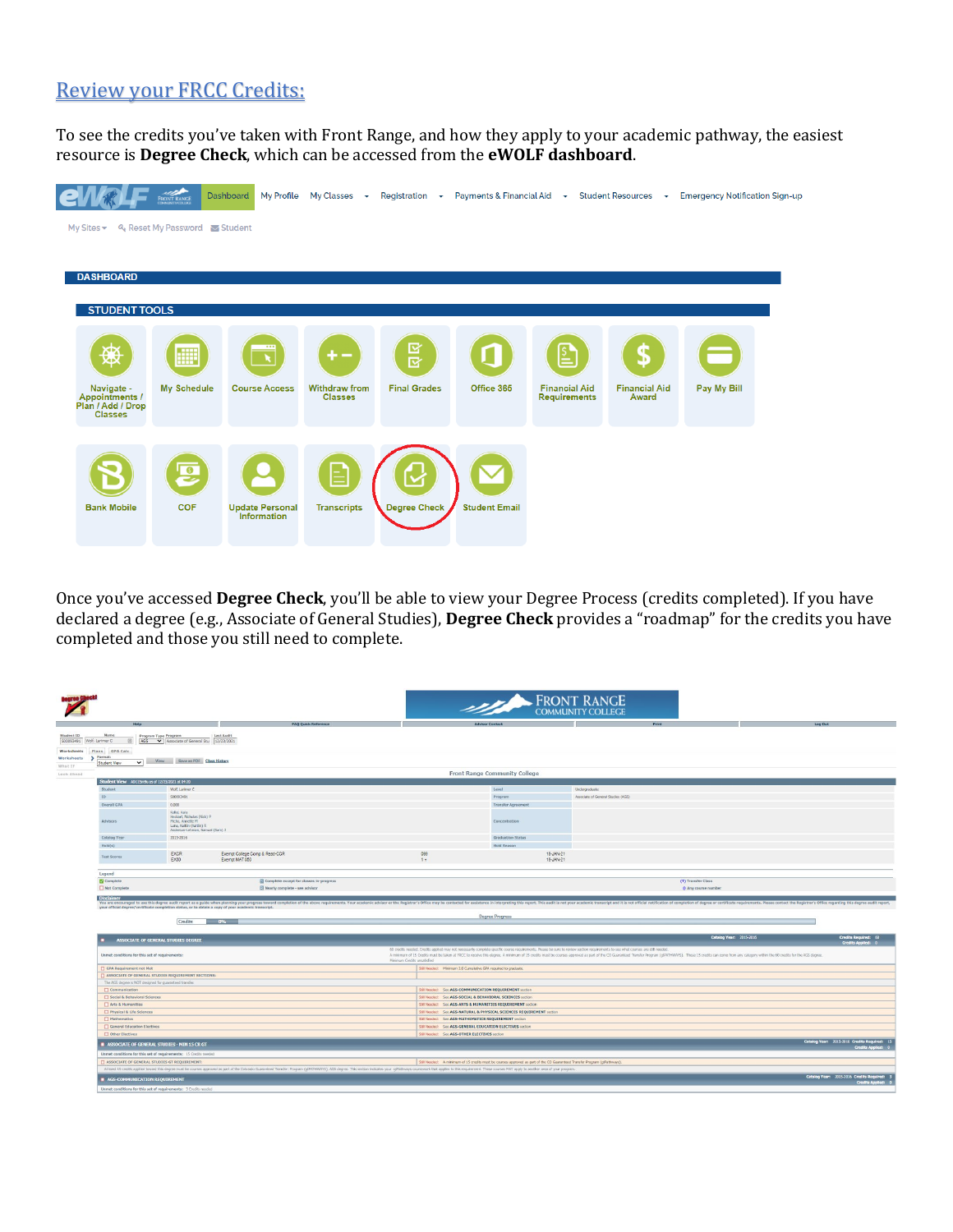# View Unofficial FRCC Transcript:

You can view an unofficial transcript through the **eWOLF dashboard** by selecting **Transcripts**.

|                                                                     | <b>FRONT RANCE</b>                  | <b>Dashboard</b><br><b>My Profile</b>               | $My Classes$ $\rightarrow$      | Registration $\rightarrow$ | Payments & Financial Aid $\rightarrow$ |                                             | Student Resources $\rightarrow$ | <b>Emergency Notification Sign-up</b> |  |
|---------------------------------------------------------------------|-------------------------------------|-----------------------------------------------------|---------------------------------|----------------------------|----------------------------------------|---------------------------------------------|---------------------------------|---------------------------------------|--|
| My Sites $\blacktriangledown$                                       | <b>4. Reset My Password Student</b> |                                                     |                                 |                            |                                        |                                             |                                 |                                       |  |
| <b>DASHBOARD</b>                                                    |                                     |                                                     |                                 |                            |                                        |                                             |                                 |                                       |  |
| <b>STUDENT TOOLS</b>                                                |                                     |                                                     |                                 |                            |                                        |                                             |                                 |                                       |  |
| ХIХ<br>₩                                                            | ∰                                   | $\overline{\phantom{a}}$<br>$\overline{\mathbf{x}}$ | +-                              | 区区                         |                                        | LΣ                                          | S                               | π                                     |  |
| Navigate -<br>Appointments /<br>Plan / Add / Drop<br><b>Classes</b> | <b>My Schedule</b>                  | <b>Course Access</b>                                | Withdraw from<br><b>Classes</b> | <b>Final Grades</b>        | Office 365                             | <b>Financial Aid</b><br><b>Requirements</b> | <b>Financial Aid</b><br>Award   | Pay My Bill                           |  |
|                                                                     |                                     |                                                     |                                 |                            |                                        |                                             |                                 |                                       |  |
| <b>Bank Mobile</b>                                                  | 厚<br><b>COF</b>                     | <b>Update Personal</b>                              | Ξ<br><b>Transcripts</b>         | ⊻<br><b>Degree Check</b>   | <b>Student Email</b>                   |                                             |                                 |                                       |  |
|                                                                     |                                     | Information                                         |                                 |                            |                                        |                                             |                                 |                                       |  |

Select **View/Print Unofficial Transcripts** from the pop-up menu.



You will select the **Transcript Type** from the available list and click **Submit**.

| <b>COMMUNITY COLLEGE</b>                                          | <b>ReWOLF</b>                                                                    |
|-------------------------------------------------------------------|----------------------------------------------------------------------------------|
| Personal Information Student Financial Aid                        |                                                                                  |
| Search<br>Go                                                      |                                                                                  |
|                                                                   |                                                                                  |
| <b>Unofficial Transcript Options</b>                              |                                                                                  |
| Select Transcript Type and click Submit                           |                                                                                  |
| <b>Transcript Type: FRCC - Advising Transcript</b><br>$\check{ }$ |                                                                                  |
| Submit                                                            |                                                                                  |
|                                                                   | [View Holds   Official Transcript Request   Official Transcript Request Status ] |
| <b>RELEASE: 8.7.1</b>                                             |                                                                                  |
| © 2022 Ellucian Company L.P. and its affiliates.                  |                                                                                  |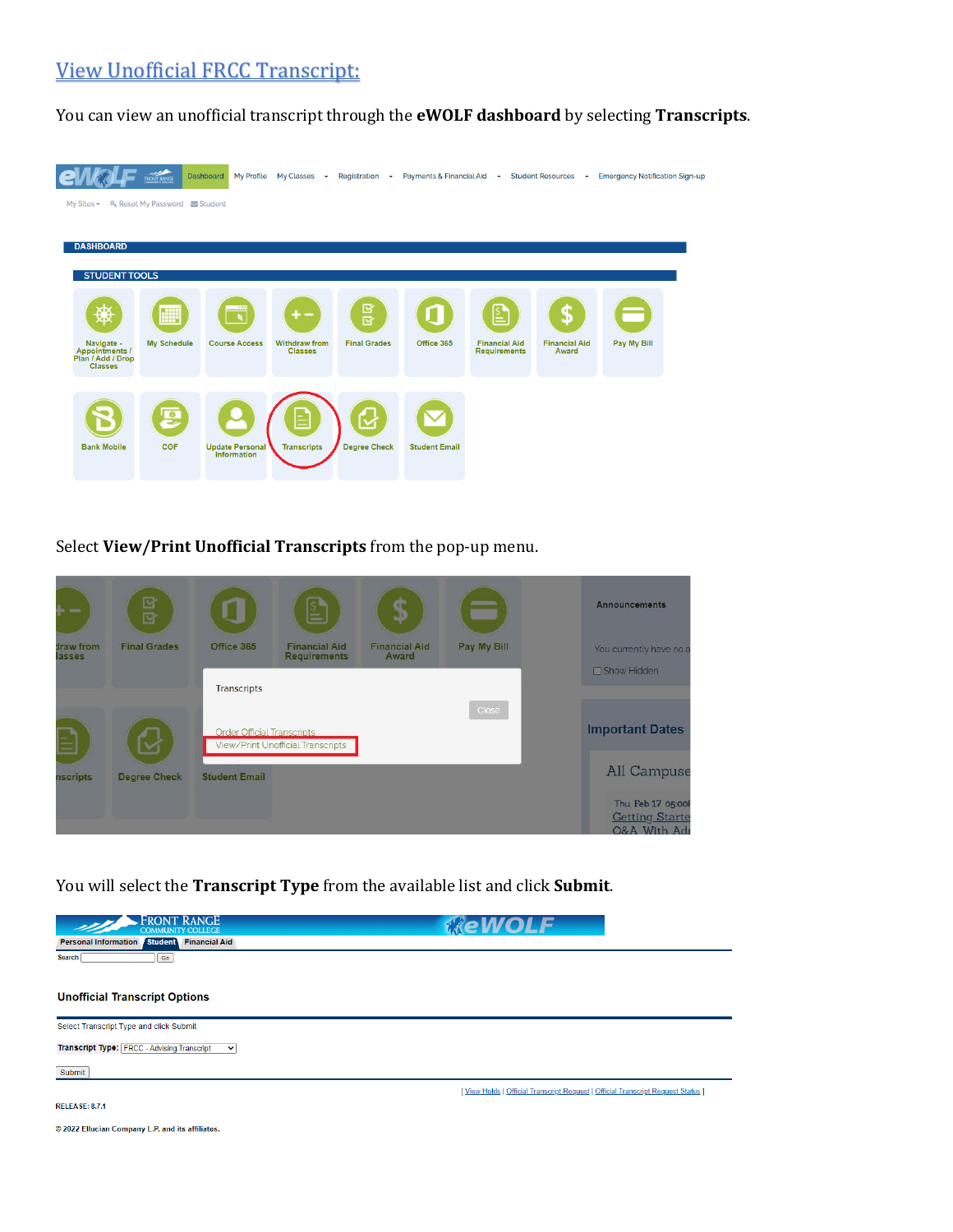The transcript data will then be available for you to view. You can also print an unofficial copy of the transcript by selecting the option in the far upper right corner.

| <b>Unofficial Transcript</b>                                                                                                              |                               |                     |                                                                                                     |                  |                       |            | <b>S00093491 Larimer C. Wolf</b><br>Feb 15, 2022 01:12 pm<br>Your current Institution is FRCC                                                                                                                                                      |
|-------------------------------------------------------------------------------------------------------------------------------------------|-------------------------------|---------------------|-----------------------------------------------------------------------------------------------------|------------------|-----------------------|------------|----------------------------------------------------------------------------------------------------------------------------------------------------------------------------------------------------------------------------------------------------|
| <b>Front Range Community College</b>                                                                                                      |                               |                     |                                                                                                     |                  |                       |            |                                                                                                                                                                                                                                                    |
| Courses which are in progress may also be included on this transcript.<br><b>GT Pathways and CCCS CORE:</b><br><b>CCCS</b> transfer Core. |                               |                     |                                                                                                     |                  |                       |            | Print Transcript<br>Colorado Community Colleges have established a set of core requirements that will provide students with a block of courses guaranteed to transfer among most Colorado two, and four vear institutions. The following codes, fo |
| Core Codes: CO1, CO2, MA1, AH1, AH2, AH3, AH4, HI1, SS1, SS2, SS3, SC1, and SC2                                                           |                               |                     |                                                                                                     |                  |                       |            |                                                                                                                                                                                                                                                    |
| <b>Institution Credit Transcript Totals</b>                                                                                               |                               |                     |                                                                                                     |                  |                       |            |                                                                                                                                                                                                                                                    |
| <b>Transcript Data</b>                                                                                                                    |                               |                     |                                                                                                     |                  |                       |            |                                                                                                                                                                                                                                                    |
| <b>STUDENT INFORMATION</b>                                                                                                                |                               |                     |                                                                                                     |                  |                       |            |                                                                                                                                                                                                                                                    |
| <b>Birth Date:</b>                                                                                                                        | 05-JUL                        |                     |                                                                                                     |                  |                       |            |                                                                                                                                                                                                                                                    |
| <b>Curriculum Information</b>                                                                                                             |                               |                     |                                                                                                     |                  |                       |            |                                                                                                                                                                                                                                                    |
| <b>Current Program</b>                                                                                                                    |                               |                     |                                                                                                     |                  |                       |            |                                                                                                                                                                                                                                                    |
| Program:                                                                                                                                  | Associate of General Studies  |                     |                                                                                                     |                  |                       |            |                                                                                                                                                                                                                                                    |
| College:                                                                                                                                  | Front Range Community College |                     |                                                                                                     |                  |                       |            |                                                                                                                                                                                                                                                    |
| Major:                                                                                                                                    | Associate of General Studies  |                     |                                                                                                     |                  |                       |            |                                                                                                                                                                                                                                                    |
| *** Transcript type: FADV is NOT Official ***                                                                                             |                               |                     |                                                                                                     |                  |                       |            |                                                                                                                                                                                                                                                    |
| TRANSCRIPT TOTALS (UNDERGRADUATE) -Top-                                                                                                   |                               |                     |                                                                                                     |                  |                       |            |                                                                                                                                                                                                                                                    |
|                                                                                                                                           | <b>Attempt Hours</b>          | <b>Passed Hours</b> | <b>Earned Hours</b>                                                                                 | <b>GPA Hours</b> | <b>Quality Points</b> | <b>GPA</b> |                                                                                                                                                                                                                                                    |
| <b>Total Institution:</b>                                                                                                                 |                               | 0.000               | 0.000                                                                                               | 0.000            | 0.000                 | 0.00       | 0.00                                                                                                                                                                                                                                               |
| <b>Total Transfer:</b>                                                                                                                    |                               | 0.000               | 0.000                                                                                               | 0.000            | 0.000                 | 0.00       | 0.00                                                                                                                                                                                                                                               |
| Overall:                                                                                                                                  |                               | 0.000               | 0.000                                                                                               | 0.000            | 0.000                 | 0.00       | 0.00                                                                                                                                                                                                                                               |
| <b>Unofficial Transcript</b>                                                                                                              |                               |                     |                                                                                                     |                  |                       |            |                                                                                                                                                                                                                                                    |
| <b>RELEASE: 8.7.1</b>                                                                                                                     |                               |                     | [ Financial Aid Eligibility Menu   Official Transcript Request   Official Transcript Request Status |                  |                       |            |                                                                                                                                                                                                                                                    |
| A 5855 FRIDAY CAMAROLLE BLACK HA ARRIVED                                                                                                  |                               |                     |                                                                                                     |                  |                       |            |                                                                                                                                                                                                                                                    |

# Order Official FRCC Transcript:

FRCC authorizes a third-party vendor called **[Parchment](https://exchange.parchment.com/send/adds/index.php?main_page=login&s_id=DqFu5qKqEQ7ThdHk)** to manage the ordering, process, and secure delivery of a student's official FRCC transcript. Please reference these **[Step by Step Instructions for Ordering Transcripts](https://cdn.cccs.edu/students/Order%20Transcripts%20Step%20by%20Step%20Current%20Student.pdf)** through Parchment. These instructions include steps on how to create a Parchment account for first-time users.

Some notes on ordering your official transcript online:

- $\checkmark$  Electronic transcripts will be mailed as a PDF in as little as an hour.
- $\checkmark$  Paper transcripts will require a few business days for processing time and mailing.
- $\checkmark$  Expedited mailed transcripts are available for an additional charge.
- $\checkmark$  Only order transcripts after your final grades are posted in eWOLF.
- $\checkmark$  Transcripts will not be provided for students who have outstanding account balances to any college in the Colorado Community College System.

#### Pricing:

- Electronic Transcript (delivered via email): \$3.00
- Paper Transcript (mailed Standard USPS): \$5.50
- Paper Transcript (mailed USPS International): \$6.00
- Paper Transcript (immediate student pick-up): \$10.00
- Third Party Requests: \$10.00
- Paper Transcript (Fed Ex or USPS Overnight Domestic): \$26.00
- Paper Transcript (Fed Ex or USPS International): \$48.00

For more details, please visit our **[Transcripts](https://www.frontrange.edu/graduation-and-beyond/transcripts)** page for the most up-to-date information.

#### Sign Up for Advising as an FRCC First-Year Student

If you've taken any Concurrent Enrollment classes with FRCC in high school, we're delighted to have you continue with us after graduation! As a "first year student" (essentially, your "freshman year" at Front Range Community College), you will need to complete the **[Pre-Registration Form](https://frontrange.formstack.com/forms/pre_registration)** to confirm your readiness for the classes you need to take. Please be prepared to upload or report unofficial transcripts from a school **other than FRCC** with this form. **You do not need to reapply to Front Range Community College before completing the form.**